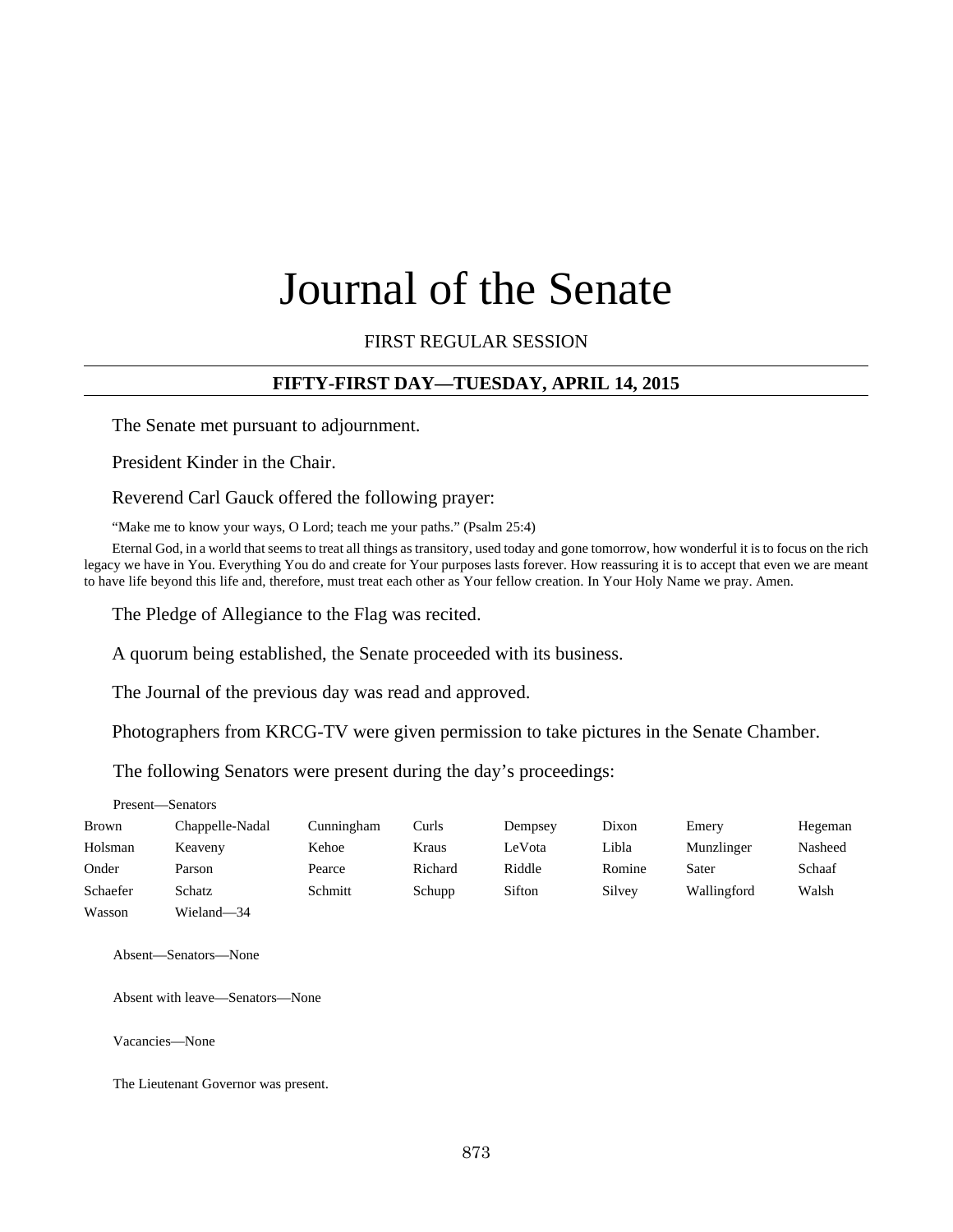#### **RESOLUTIONS**

Senator Kehoe offered Senate Resolution No. 796, regarding Lisa Higginbotham, Chamois, which was adopted.

Senator Sifton offered Senate Resolution No. 797, regarding Mason Merris, which was adopted.

Senator Munzlinger offered Senate Resolution No. 798, regarding the A.T. Still University-Kirksville College of Osteopathic Medicine, which was adopted.

Senator Sater offered Senate Resolution No. 799, regarding Gladys Reavis, Crane, which was adopted.

## **SENATE BILLS FOR PERFECTION**

Senator Libla moved that **SB 540** be taken up for perfection, which motion prevailed.

Senator Libla offered **SS** for **SB 540**, entitled:

## SENATE SUBSTITUTE FOR

## SENATE BILL NO. 540

An Act to repeal section 142.803 as enacted by house bill no. 2141, ninety-seventh general assembly, second regular session, and section 142.803 as enacted by house bill no. 1196, ninety-first general assembly, second regular session, RSMo, and to enact in lieu thereof one new section relating to motor fuel taxes.

Senator Libla moved that **SS** for **SB 540** be adopted.

Senator Pearce assumed the Chair.

Senator Dixon assumed the Chair.

At the request of Senator Libla, **SB 540**, with **SS** (pending), was placed on the Informal Calendar.

## **MESSAGES FROM THE HOUSE**

The following messages were received from the House of Representatives through its Chief Clerk:

Mr. President: I am instructed by the House of Representatives to inform the Senate that the House has taken up and passed **HB 148**, entitled:

An Act to repeal section 287.037, RSMo, and to enact in lieu thereof one new section relating to workers' compensation.

In which the concurrence of the Senate is respectfully requested.

Read 1st time.

Also,

Mr. President: I am instructed by the House of Representatives to inform the Senate that the House has taken up and passed **HCS** for **HB 268**, entitled:

An Act to repeal sections 94.902 and 143.801, RSMo, and to enact in lieu thereof two new sections relating to limitations on income tax credits or refunds.

In which the concurrence of the Senate is respectfully requested.

Read 1st time.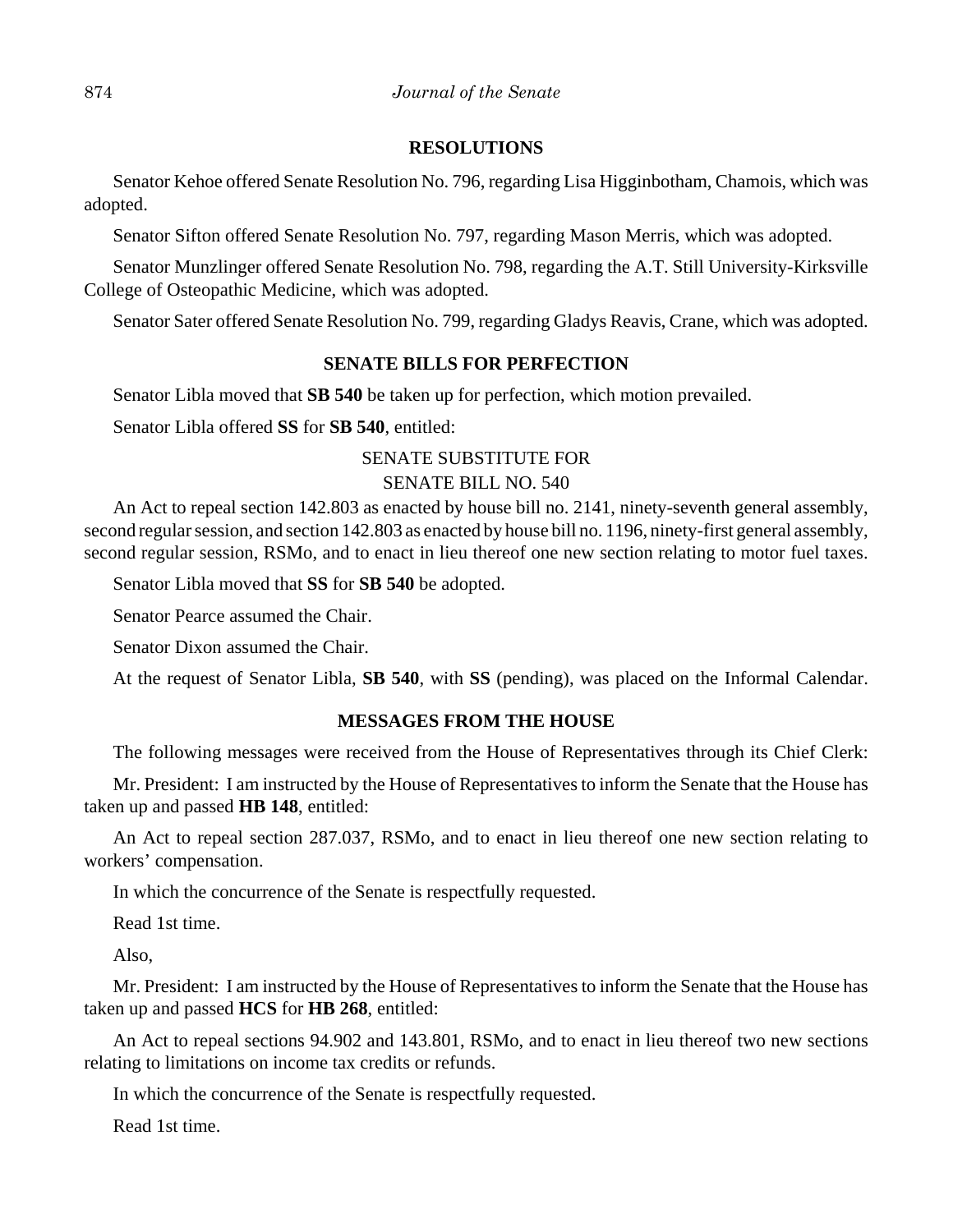Also,

Mr. President: I am instructed by the House of Representatives to inform the Senate that the House has taken up and passed **HCS** for **HB 811**, entitled:

An Act to repeal sections 32.069, 136.110, 143.801, and 143.811, RSMo, and to enact in lieu thereof four new sections relating to the department of revenue.

In which the concurrence of the Senate is respectfully requested.

Read 1st time.

#### **HOUSE BILLS ON SECOND READING**

The following Bills were read the 2nd time and referred to the Committees indicated:

**HB 210**––Transportation, Infrastructure and Public Safety.

**HB 511**––Jobs, Economic Development and Local Government.

On motion of Senator Richard, the Senate recessed until 3:00 p.m.

#### **RECESS**

The time of recess having expired, the Senate was called to order by Senator Pearce.

## **SENATE BILLS FOR PERFECTION**

Senator Keaveny moved that **SB 386**, with **SS** and **SA 1** (pending), be called from the Informal Calendar and again taken up for perfection, which motion prevailed.

At the request of Senator Keaveny, **SS** for **SB 386** was withdrawn, rendering **SA 1** moot.

Senator Keaveny offered **SS No. 2** for **SB 386**, entitled:

SENATE SUBSTITUTE NO. 2 FOR

## SENATE BILL NO. 386

An Act to repeal sections 192.945, 195.207, and 261.265, RSMo, and to enact in lieu thereof four new sections relating to hemp extract.

Senator Keaveny moved that **SS No. 2** for **SB 386** be adopted, which motion prevailed.

On motion of Senator Keaveny, **SS No. 2** for **SB 386** was declared perfected and ordered printed.

## **SIGNING OF BILLS**

The President Pro Tem announced that all other business would be suspended and **SS** for **HB 384**, having passed both branches of the General Assembly, would be read at length by the Secretary, and if no objections be made, the bill would be signed by the President Pro Tem to the end that it may become law. No objections being made, the bill was so read by the Secretary and signed by the President Pro Tem.

## **PRIVILEGED MOTIONS**

Senator Sater, on behalf of the conference committee appointed to act with a like committee from the House on **HCS** for **SS No. 2** for **SCS** for **SB 24** moved that the following conference committee report be taken up, which motion prevailed.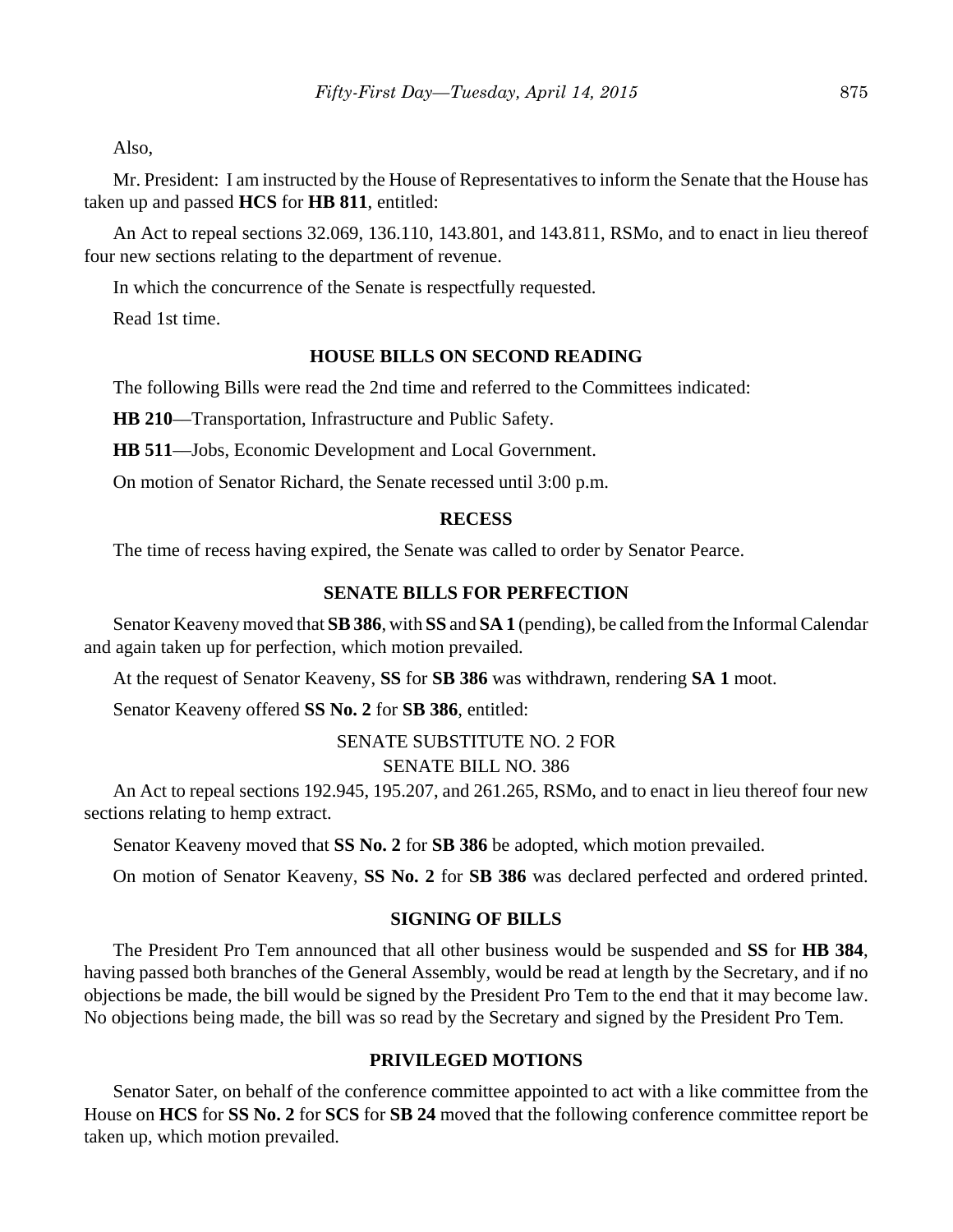# CONFERENCE COMMITTEE REPORT ON HOUSE COMMITTEE SUBSTITUTE FOR SENATE SUBSTITUTE NO. 2 FOR SENATE COMMITTEE SUBSTITUTE FOR SENATE BILL NO. 24

The Conference Committee appointed on House Committee Substitute for Senate Substitute No. 2 for Senate Committee Substitute for Senate Bill No. 24, with House Amendment No. 1, begs leave to report that we, after free and fair discussion of the differences, have agreed to recommend and do recommend to the respective bodies as follows:

1. That the House recede from its position on House Committee Substitute for Senate Substitute No. 2 for Senate Committee Substitute for Senate Bill No. 24, as amended;

2. That the Senate recede from its position on Senate Substitute No. 2 for Senate Committee Substitute for Senate Bill No. 24;

3. That the attached Conference Committee Substitute for House Committee Substitute for Senate Substitute No. 2 for Senate Committee Substitute for Senate Bill No. 24 be Third Read and Finally Passed.

| FOR THE SENATE:   | FOR THE HOUSE:     |  |  |
|-------------------|--------------------|--|--|
| /s/ David Sater   | /s/ Diane Franklin |  |  |
| /s/ Gary Romine   | $/s/$ Sue Allen    |  |  |
| /s/ Jeanie Riddle | /s/ Marsha Haefner |  |  |
| Jamilah Nasheed   | Jon Carpenter      |  |  |
| Jill Schupp       | Jeanne Kirkton     |  |  |

Senator Sater moved that the above conference committee report be adopted, which motion prevailed by the following vote:

| YEAS-Senators        |            |          |         |         |         |             |        |
|----------------------|------------|----------|---------|---------|---------|-------------|--------|
| <b>Brown</b>         | Cunningham | Dempsey  | Dixon   | Emery   | Hegeman | Kehoe       | Kraus  |
| Libla                | Munzlinger | Onder    | Parson  | Pearce  | Richard | Riddle      | Romine |
| Sater                | Schaaf     | Schaefer | Schatz  | Schmitt | Silvey  | Wallingford | Wasson |
| Wieland-25           |            |          |         |         |         |             |        |
|                      |            |          |         |         |         |             |        |
| NAYS-Senators        |            |          |         |         |         |             |        |
| Chappelle-Nadal      | Curls      | Holsman  | Keaveny | LeVota  | Nasheed | Schupp      | Sifton |
| Walsh-9              |            |          |         |         |         |             |        |
|                      |            |          |         |         |         |             |        |
| Absent—Senators—None |            |          |         |         |         |             |        |
|                      |            |          |         |         |         |             |        |

Absent with leave—Senators—None

Vacancies—None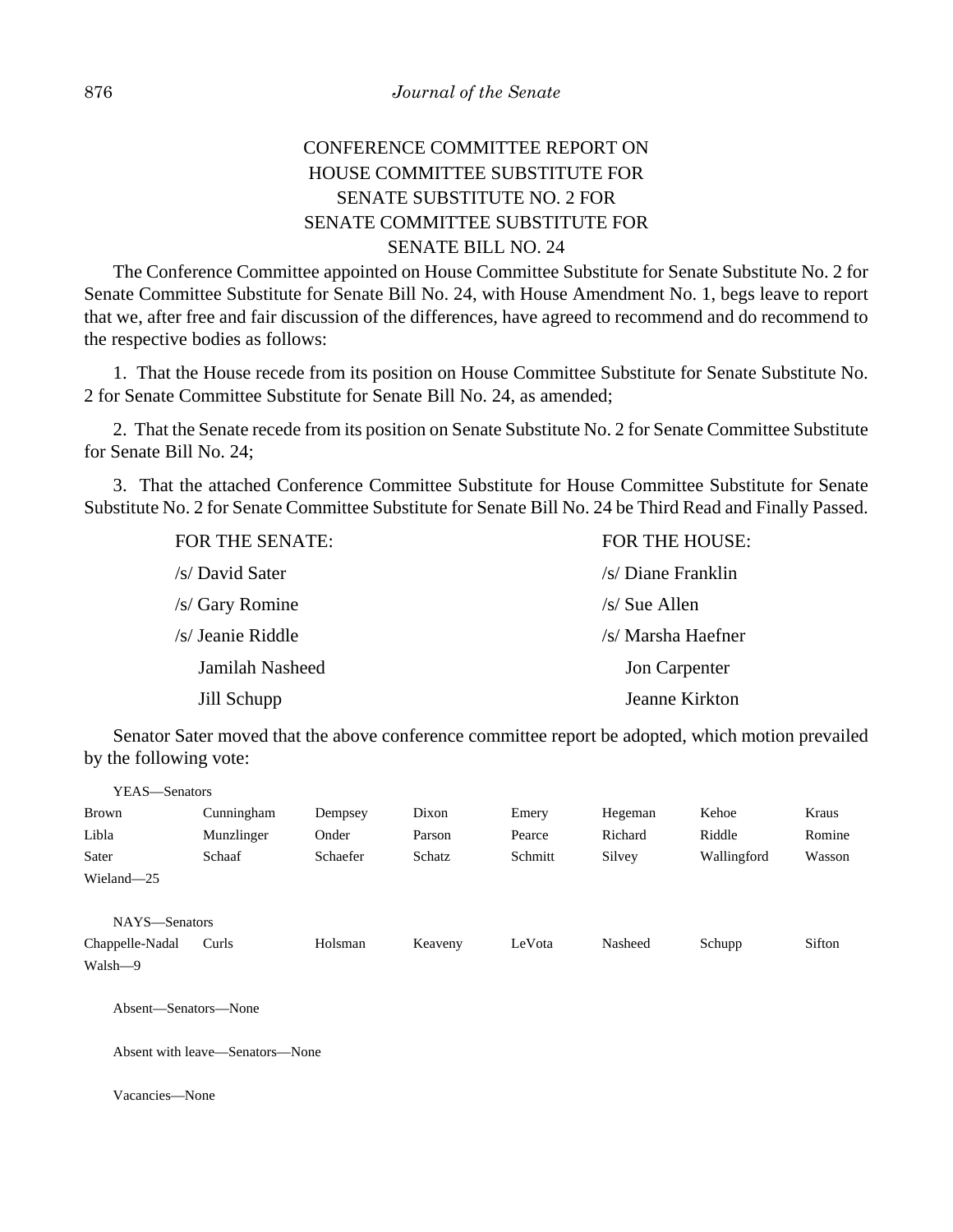## On motion of Senator Sater, **CCS** for **HCS** for **SS No. 2** for **SCS** for **SB 24**, entitled:

# CONFERENCE COMMITTEE SUBSTITUTE FOR HOUSE COMMITTEE SUBSTITUTE FOR SENATE SUBSTITUTE NO. 2 FOR SENATE COMMITTEE SUBSTITUTE FOR SENATE BILL NO. 24

An Act to repeal section 208.040, RSMo, and to enact in lieu thereof four new sections relating to nonmedical public assistance.

Was read the 3rd time and passed by the following vote:

| YEAS—Senators   |            |          |         |         |         |             |        |
|-----------------|------------|----------|---------|---------|---------|-------------|--------|
| <b>Brown</b>    | Cunningham | Dempsey  | Dixon   | Emery   | Hegeman | Kehoe       | Kraus  |
| Libla           | Munzlinger | Onder    | Parson  | Pearce  | Richard | Riddle      | Romine |
| Sater           | Schaaf     | Schaefer | Schatz  | Schmitt | Silvey  | Wallingford | Wasson |
| Wieland-25      |            |          |         |         |         |             |        |
|                 |            |          |         |         |         |             |        |
| NAYS-Senators   |            |          |         |         |         |             |        |
| Chappelle-Nadal | Curls      | Holsman  | Keaveny | LeVota  | Nasheed | Schupp      | Sifton |
| Walsh-9         |            |          |         |         |         |             |        |

Absent—Senators—None

Absent with leave—Senators—None

Vacancies—None

The President declared the bill passed.

On motion of Senator Sater, title to the bill was agreed to.

Senator Sater moved that the vote by which the bill passed be reconsidered.

Senator Richard moved that motion lay on the table, which motion prevailed.

#### **SENATE BILLS FOR PERFECTION**

Senator Onder moved that **SJR 12**, with **SCS**, be taken up for perfection, which motion prevailed. **SCS** for **SJR 12**, entitled:

## SENATE COMMITTEE SUBSTITUTE FOR SENATE JOINT RESOLUTION NO. 12

Joint Resolution submitting to the qualified voters of Missouri, an amendment to article I of the Constitution of Missouri, by adding thereto one new section relating to educational freedom.

Was taken up.

Senator Onder moved that **SCS** for **SJR 12** be adopted.

Senator Riddle assumed the Chair.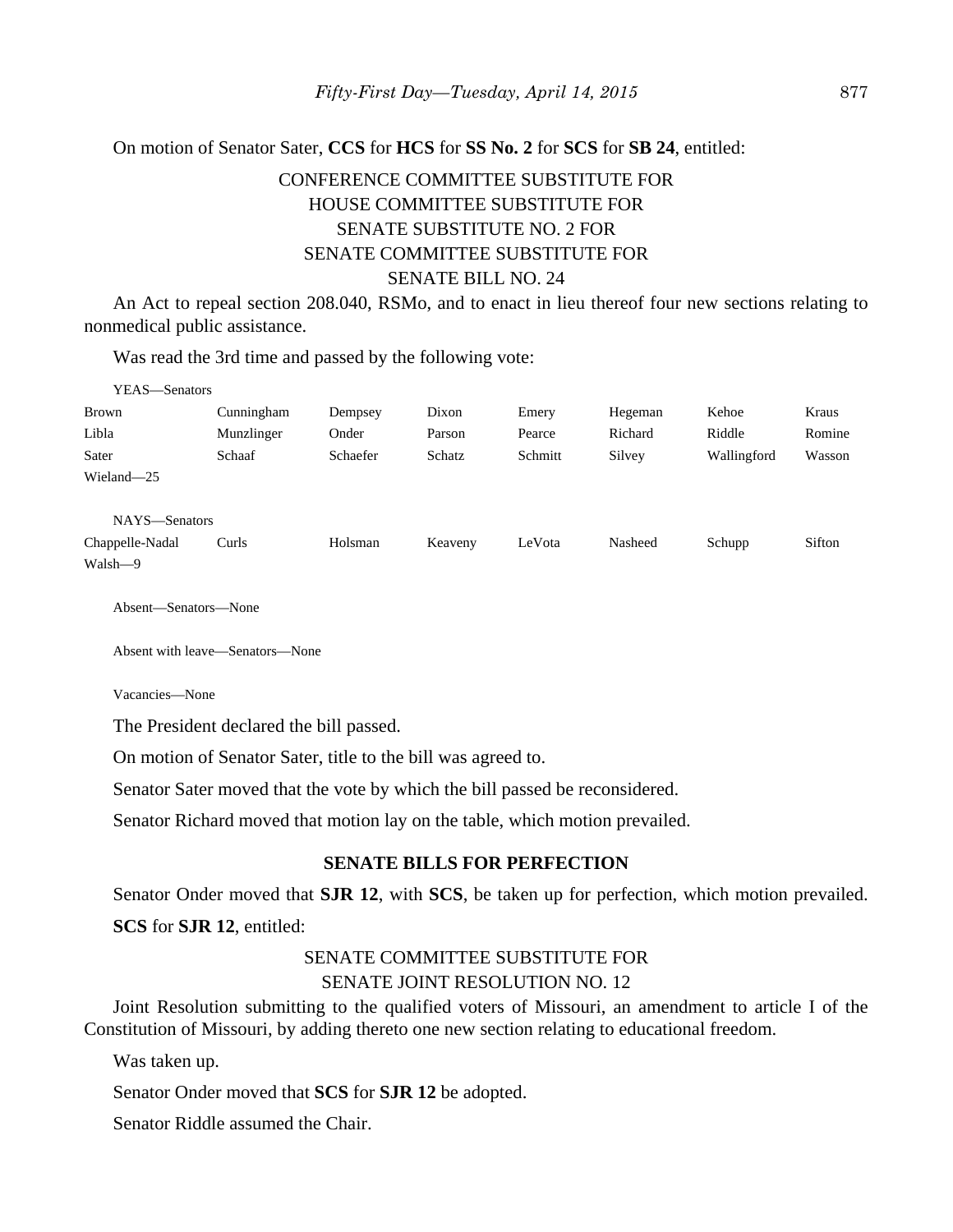Senator Sifton offered **SA 1**, which was read:

## SENATE AMENDMENT NO. 1

Amend Senate Committee Substitute for Senate Joint Resolution No. 12, Page 1, Section 36, Line 14, by striking the word "and" and inserting in lieu thereof the following: "**,**"; and further amend line 15 by inserting after the word "constitution" the following: "**, and American history and institutions**".

Senator Sifton moved that the above amendment be adopted, which motion prevailed.

Senator Holsman offered **SA 2**, which was read:

## SENATE AMENDMENT NO. 2

Amend Senate Committee Substitute for Senate Joint Resolution No. 12, Page 2, Section 36, Line 30, by inserting after all of said line the following:

"**4. The word "religion" as used in this section shall include the following religions: Christianity, Mormonism, including the LDS Restoration Church, Judaism, Islam, Hinduism, Buddhism, Zoroastrianism, Nuwaubianism, Church of Euthanasia, Prince Philip Movement, Church of the Sub Genius, World Church of the Creator, Thee Temple on Psychic Youth, Nation of Yahweh, Secular Humanism, Ethicism, the People's Temple, Church of All Worlds, Scientology, Universe People, Druze, Navajo religion, Iroquois Nation, Rastafarian, Peyote religion, Animism, and Santeria.**".

Senator Holsman moved that the above amendment be adopted.

At the request of Senator Holsman, **SA 2** was withdrawn.

At the request of Senator Onder, **SJR 12**, with **SCS**, as amended (pending), was placed on the Informal Calendar.

Senator Schmitt moved that **SB 365** be taken up for perfection, which motion prevailed.

Senator Schmitt offered **SS** for **SB 365**, entitled:

## SENATE SUBSTITUTE FOR

## SENATE BILL NO. 365

An Act to amend chapter 162, RSMo, by adding thereto one new section relating to the special needs of certain individuals.

Senator Schmitt moved that **SS** for **SB 365** be adopted, which motion prevailed.

On motion of Senator Schmitt, **SS** for **SB 365** was declared perfected and ordered printed.

Senator Nasheed moved that **SB 334** be taken up for perfection, which motion prevailed.

Senator Hegeman offered **SA 1**:

## SENATE AMENDMENT NO. 1

Amend Senate Bill No. 334, Page 2, Section 174.310, Line 24, by inserting after all of said line the following:

"174.332. 1. Notwithstanding the provisions of section 174.050 to the contrary, the board of regents of Northwest Missouri State University shall be composed of nine members, eight of whom shall be voting members and one who shall be a nonvoting member. Not more than four voting members shall belong to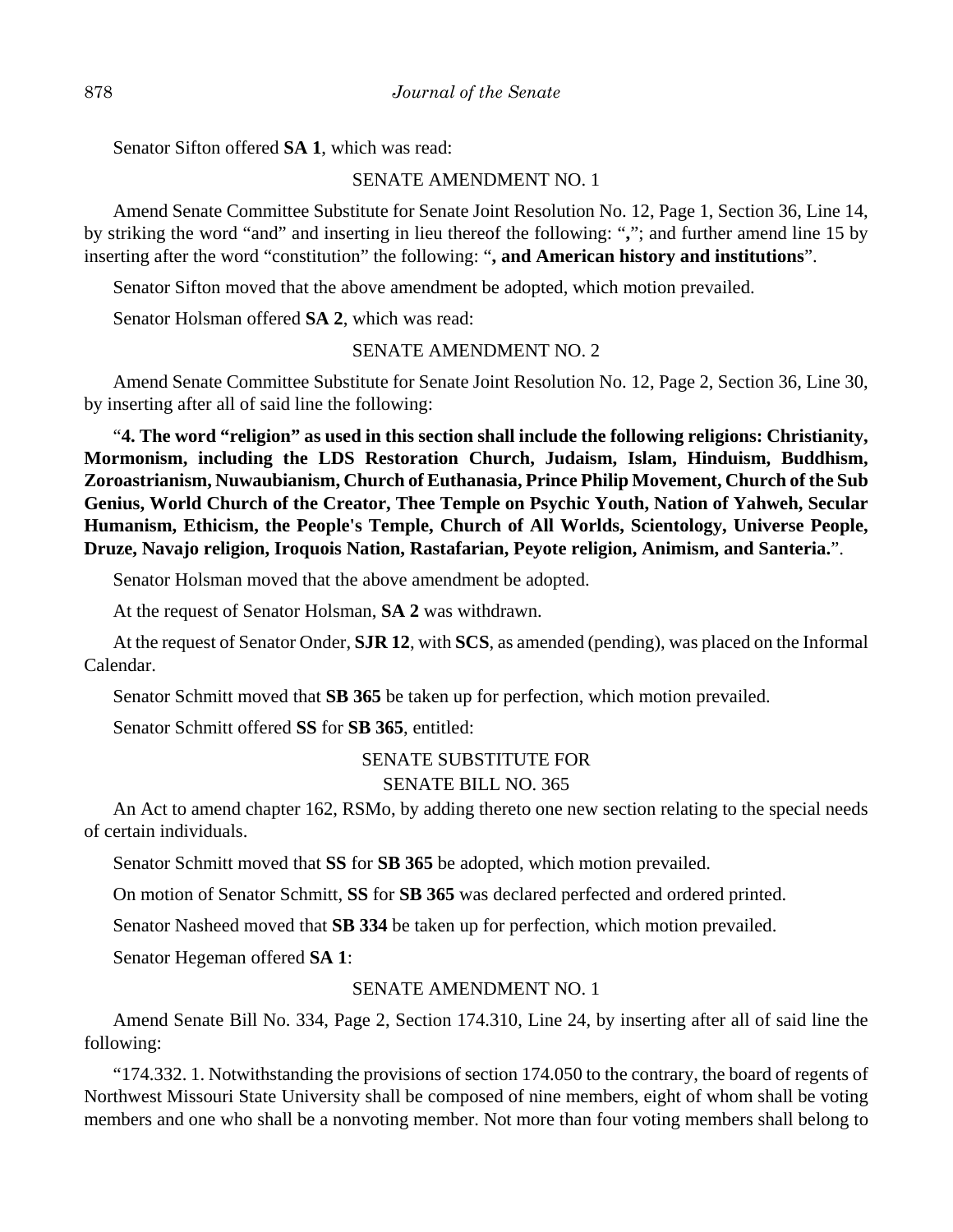any one political party. Not more than two voting members shall be residents of the same county. The appointed members of the board serving on August 28, 2008, shall continue to serve until the expiration of the terms for which the appointed members were appointed and until such time a successor is duly appointed.

2. The board of regents shall be appointed as follows:

(1) Six voting members shall be residents of the university's historic statutory service region, **[**as described in section 174.010 and modified by section 174.250,**]** provided at least one member shall be a resident of Nodaway County**. For the sole purpose of determining the composition of the board of regents, the university's historic statutory service region shall consist of the counties of Atchison, Andrew, Caldwell, Carroll, Clay, Clinton, Daviess, DeKalb, Gentry, Grundy, Harrison, Holt, Livingston, Mercer, Nodaway, Ray, and Worth**;

(2) Two voting members shall be residents of a county in the state that is outside the university's historic statutory service region, as described in **[**section 174.010 and modified by section 174.250**] subdivision (1) of this subsection**, provided these two members shall not be appointed from the same congressional district; and

(3) One nonvoting member shall be a full-time student of the university, a United States citizen, and a resident of Missouri.

3. A majority of the voting members of the board shall constitute a quorum for the transaction of business; however, no appropriation of money nor any contract that shall require any appropriation or disbursement of money shall be made, nor teacher employed or dismissed, unless a majority of the voting members of the board vote for the same.

4. Except as specifically provided in this section, the appointments and terms of office for the voting and nonvoting members of the board, and all other duties and responsibilities of the board, shall comply with the provisions of state law regarding boards of regents."; and

Further amend the title and enacting clause accordingly.

Senator Hegeman moved that the above amendment be adopted, which motion prevailed.

On motion of Senator Nasheed, **SB 334**, as amended, was declared perfected and ordered printed.

Senator Schmitt moved that **SB 401** be taken up for perfection, which motion prevailed.

Senator Kehoe assumed the Chair.

**SB 401** was placed on the Informal Calendar.

Senator Riddle assumed the Chair.

## **REPORTS OF STANDING COMMITTEES**

Senator Richard, Chairman of the Committee on Rules, Joint Rules, Resolutions and Ethics, submitted the following reports:

Mr. President: Your Committee on Rules, Joint Rules, Resolutions and Ethics, to which were referred **SS** for **SB 365** and **SS No. 2** for **SB 386**, begs leave to report that it has examined the same and finds that the bills have been truly perfected and that the printed copies furnished the Senators are correct.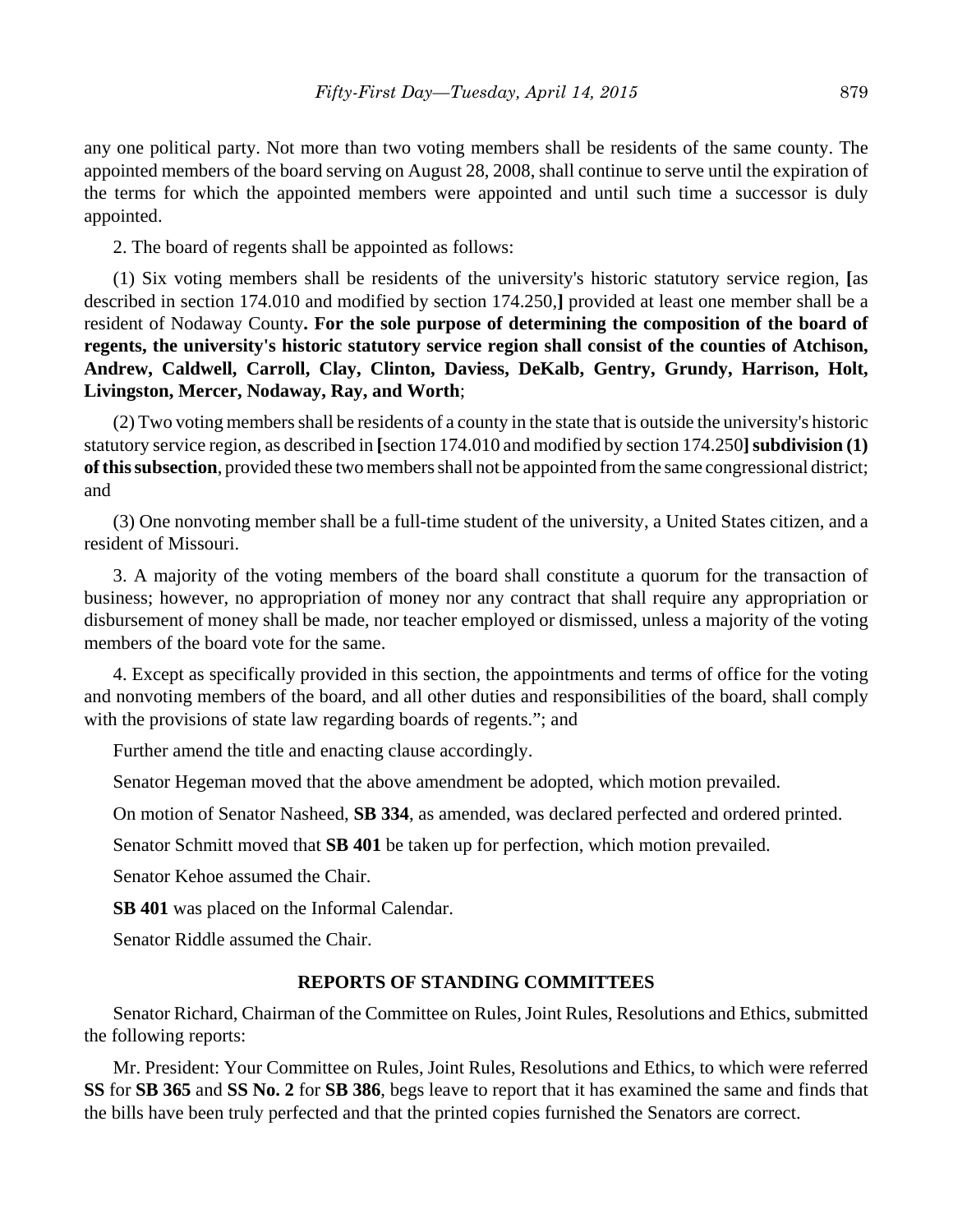#### 880 *Journal of the Senate*

#### **MESSAGES FROM THE HOUSE**

The following message was received from the House of Representatives through its Chief Clerk:

Mr. President: I am instructed by the House of Representatives to inform the Senate that the House has taken up and passed **HCR 38**.

#### HOUSE CONCURRENT RESOLUTION NO. 38

WHEREAS, human trafficking is a form of slavery in which psychological and physical coercion is used to force people to perform commercial sex acts, house-keeping, farm work, and other types of labor and services; and

WHEREAS, the human trafficking industry generates one hundred fifty billion dollars in annual profits throughout the world on the backs of an estimated twenty-one million victims, including five and one-half million children; and

WHEREAS, despite the efforts of dozens of nonprofit organizations dedicated to fighting human trafficking, it is the fastest growing criminal industry in the world:

NOW THEREFORE BE IT RESOLVED that the members of the House of Representatives of the Ninety-eighth General Assembly, First Regular Session, the Senate concurring therein, hereby create the Human Trafficking Task Force; and

BE IT FURTHER RESOLVED that the mission of the task force shall be to raise awareness of the human trafficking problem in Missouri and provide organizations and agencies that enforce human trafficking laws and assist victims with a central place to share information; and

BE IT FURTHER RESOLVED that the task force shall consist of the following members:

(1) Two members of the Senate to be appointed by the President Pro Tempore of the Senate;

- (2) Two members of the House of Representatives to be appointed by the Speaker of the House of Representatives;
- (3) The Attorney General or his or her designee;
- (4) The Director of the Department of Public Safety or his or her designee;
- (5) The Director of the Department of Corrections or his or her designee;
- (6) A circuit court judge who has experience handling juvenile court matters, appointed by the President Pro Tempore of the Senate;
- (7) A prosecuting or circuit attorney, appointed by the Speaker of the House of Representatives;
- (8) A juvenile officer from a circuit court, appointed by the President Pro Tempore of the Senate;
- (9) The Commissioner of Education or his or her designee;
- (10) The Director of the Department of Social Services or his or her designee;
- (11) The Director of the Department of Mental Health or his or her designee;

(12) One representative from the Missouri Police Chiefs Association, appointed by the President Pro Tempore of the Senate, and one representative from the Missouri Sheriffs Association, appointed by the Speaker of the House of Representatives;

(13) One representative from the Office of Child Advocate;

(14) One medical provider with professional expertise in child abuse and medical forensics; and

(15) Four representatives from geographically diverse nongovernmental organizations that assist victims of human trafficking, two of whom shall be appointed by the President Pro Tempore of the Senate and two of whom shall be appointed by the Speaker of the House of Representatives; and

BE IT FURTHER RESOLVED that the staffs of Senate Research, House Research, and the Joint Committee on Legislative Research shall provide such legal, research, clerical, technical, and bill drafting services as the task force may require in the performance of its duties; and

BE IT FURTHER RESOLVED that the task force, its members, and any staff assigned to the task force shall receive reimbursement for their actual and necessary expenses incurred in attending meetings of the Task Force or any subcommittee thereof; and

BE IT FURTHER RESOLVED that the task force shall meet within two months from adoption of this resolution; and

BE IT FURTHER RESOLVED that the task force shall report a summary of its activities and any recommendations for legislation to the General Assembly by January 1, 2017; and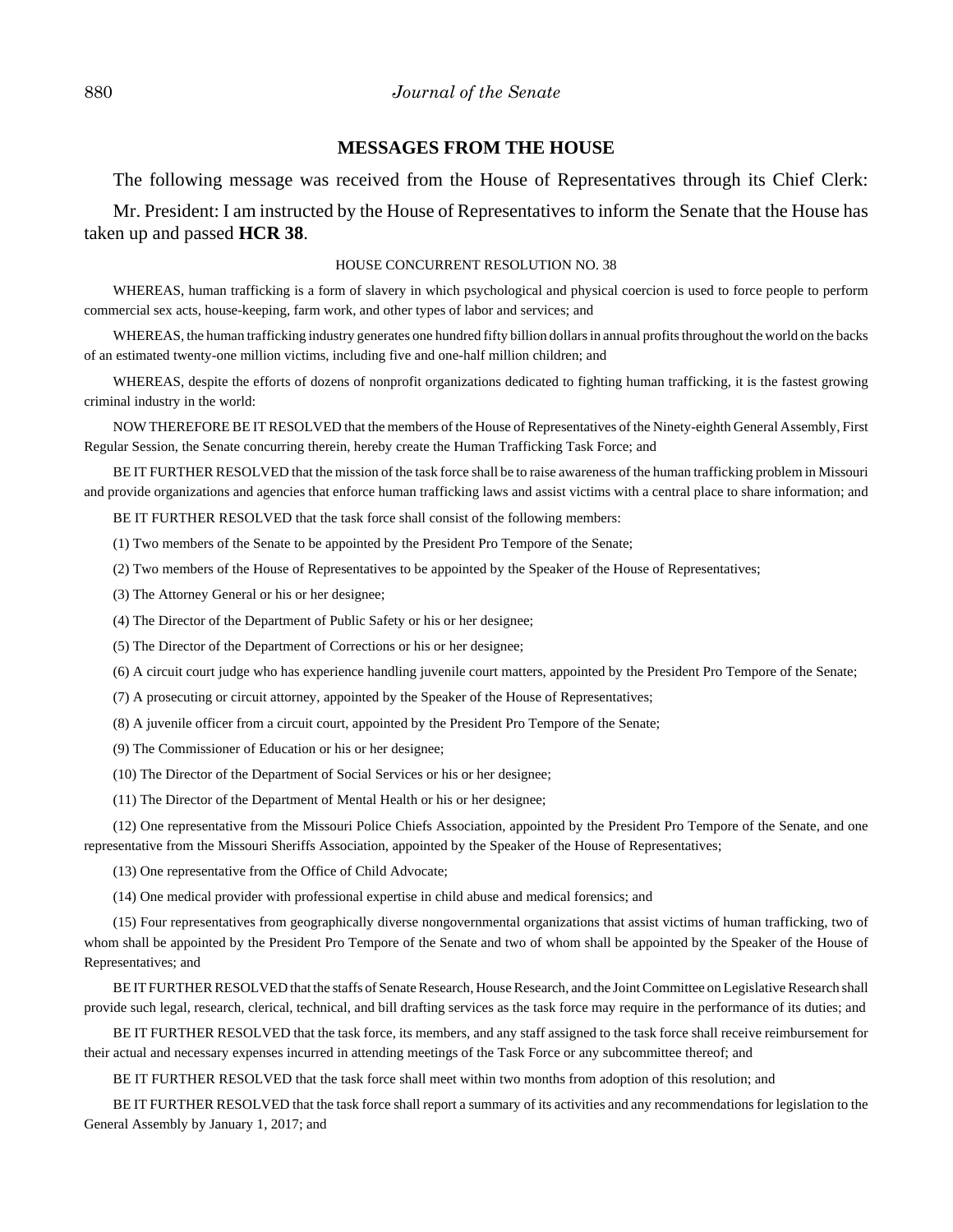BE IT FURTHER RESOLVED that the Human Trafficking Task Force is authorized to function during the legislative interim of both the first and second regular sessions of the 98th General Assembly, as authorized by *State v. Atterburry,* 300 S.W.2d 806 (Mo. 1957); and

BE IT FURTHER RESOLVED that the task force shall terminate on January 1, 2017; and

BE IT FURTHER RESOLVED that the Chief Clerk of the Missouri House of Representatives be instructed to prepare a properly inscribed copy of this resolution for the Attorney General, the Director of the Department of Public Safety, the Director of the Department of Corrections, the Director of the Department of Mental Health, the Commissioner of Education, and the Director of the Department of Social Services.

In which the concurrence of the Senate is respectfully requested.

## **SENATE BILLS FOR PERFECTION**

Senator Schmitt moved that **SB 401** be called from the Informal Calendar and taken up for perfection, which motion prevailed.

On motion of Senator Schmitt, **SB 401** was declared perfected and ordered printed.

Senator Libla moved that **SB 540**, with **SS** (pending), be called from the Informal Calendar and again taken up for perfection, which motion prevailed.

At the request of Senator Libla, **SB 540**, with **SS** (pending), was placed on the Informal Calendar.

## **REPORTS OF STANDING COMMITTEES**

Senator Richard, Chairman of the Committee on Rules, Joint Rules, Resolutions and Ethics, submitted the following reports:

Mr. President: Your Committee on Rules, Joint Rules, Resolutions and Ethics, to which were referred **SB 401** and **SB 334**, begs leave to report that it has examined the same and finds that the bills have been truly perfected and that the printed copies furnished the Senators are correct.

#### **RESOLUTIONS**

Senator Sater offered Senate Resolution No. 800, regarding the One Hundredth Birthday of Bernice Mathis Smith, Pineville, which was adopted.

Senator Wallingford offered Senate Resolution No. 801, regarding Thomas J. Steska, Perryville, which was adopted.

Senator Hegeman offered Senate Resolution No. 802, regarding the Sixtieth Wedding Anniversary of Mr. and Mrs. Paul Stiens, Maryville, which was adopted.

Senator Holsman offered Senate Resolution No. 803, regarding Matt Hauser, which was adopted.

Senator Holsman offered Senate Resolution No. 804, regarding Gabe Lathrop, which was adopted.

Senator Holsman offered Senate Resolution No. 805, regarding Zane Groom, which was adopted.

Senator Holsman offered Senate Resolution No. 806, regarding David Hall, which was adopted.

Senator Nasheed offered Senate Resolution No. 807, regarding the death of Johnnie J. Glenn, Sr., which was adopted.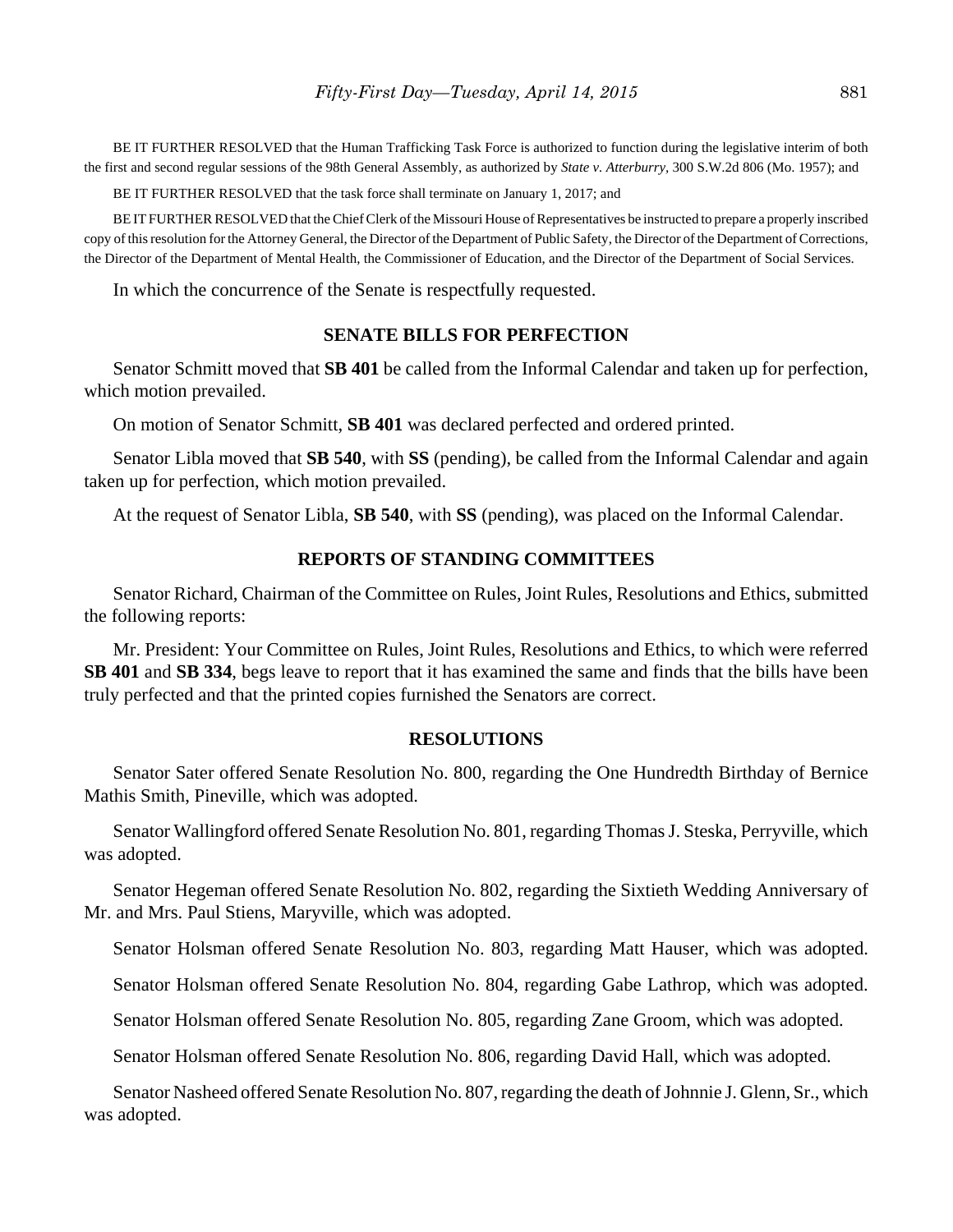## **INTRODUCTIONS OF GUESTS**

Senator Pearce introduced to the Senate, Matt Wenzel; and his daughters, Chloe and Hannah, Chillicothe; and Chloe and Hannah were made honorary pages.

Senator Nasheed introduced to the Senate, Dave Chilenski; and members of the Missouri Wing of the Civil Air Patrol, St. Louis.

Senator Kehoe introduced to the Senate, Laney Clemens, Tyler Clark and Jim Womack; and ninth grade students from Simonsen Ninth Grade Center, Jefferson City.

Senator Walsh introduced to the Senate, Joshua Crow, Troy.

Senator Hegeman introduced to the Senate, Kasey Bailey, Instructor; and students from Trenton High School, American Legion Youth in Government Day.

On behalf of Senator Schaefer, Senator Kehoe introduced to the Senate, MA3 Chris Browning, United States Navy; his grandmothers, Pauline Richardson and Alice Browning; and Robert Carmichael.

Senator Sater introduced to the Senate, Umar Shahraz, Parvaz, and Yasmin Akhtar, Purdy.

Senator Pearce introduced to the Senate, Matt Cleveland; Kristen Lorenz; and Michael Fisk, Knob Noster.

Senator Kehoe introduced to the Senate, Mikala Jungmeyer, Russellville.

Senator Walsh introduced to the Senate, Mitchell McGill, Highland, Illinois.

Senator Parson introduced to the Senate, sponsors, Joe Grande and Jason Aabye; and students: René Cabrales, Tristen Good, Brian Dunnihoo, and Caleb Aabye, Stockton.

Senator Holsman introduced to the Senate, eighth grade students from Visitation Catholic School, Kansas City.

On motion of Senator Richard, the Senate adjourned under the rules.

# SENATE CALENDAR  $\overline{\phantom{a}}$

# FIFTY-SECOND DAY–WEDNESDAY, APRIL 15, 2015  $\overline{\phantom{a}}$

## FORMAL CALENDAR

## HOUSE BILLS ON SECOND READING

HCS for HB 712 HCS for HBs 35 & 323 HB 229-McCaherty HCS for HB 380

HB 1022-Gosen HB 410-Kelley HCS for HB 882 HCS for HB 319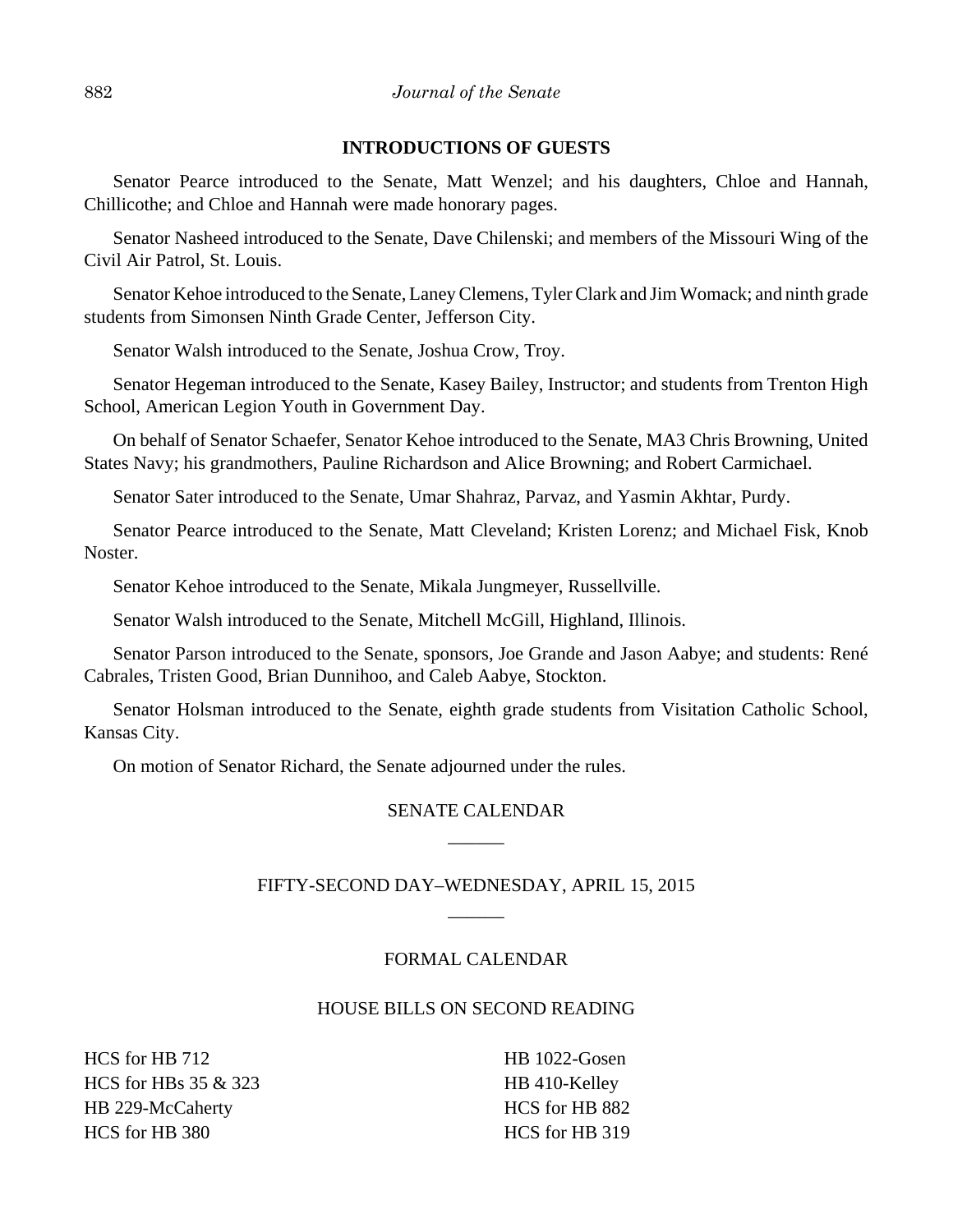HB 254-Crawford HCS for HB 1063 HCS for HB 1019 HCS for HB 272 HCS for HB 14 HB 523-Burlison HCS for HB 637

HB 982-Rowden HB 336-McGaugh HCS for HBs 636 & 645 HCS for HB 926 HB 148-Fitzpatrick HCS for HB 268 HCS for HB 811

## THIRD READING OF SENATE BILLS

 1. SCS for SBs 1, 22, 49 & 70-Pearce (In Fiscal Oversight) 2. SCS for SB 56-Munzlinger (In Fiscal Oversight) 3. SS for SB 201-Dixon (In Fiscal Oversight) 4. SB 203-Dixon (In Fiscal Oversight) 5. SB 155-Nasheed (In Fiscal Oversight)

# 6. SB 389-Silvey and Walsh (In Fiscal Oversight) 7. SCS for SB 328-Schupp 8. SCS for SB 190-Curls 9. SS for SB 365-Schmitt 10. SS#2 for SB 386-Keaveny 11. SB 401-Schmitt and Richard 12. SB 334-Nasheed

## SENATE BILLS FOR PERFECTION

 1. SB 339-Munzlinger 2. SB 87-Emery, with SCS 3. SB 53-Schaaf 4. SB 55-Munzlinger 5. SB 500-Riddle 6. SB 469-Munzlinger 7. SB 400-Onder 8. SB 416-Wasson 9. SB 457-Sater 10. SB 517-Wasson, with SCS 11. SB 200-Dixon 12. SB 91-Dixon, with SCS 13. SB 112-Dixon, with SCS 14. SB 321-Hegeman, with SCS 15. SB 304-Keaveny, with SCS 16. SB 141-Parson 17. SB 352-Schaefer 18. SB 377-Schatz

19. SB 305-Onder 20. SB 369-Pearce 21. SB 435-Walsh, with SCS 22. SB 232-Kehoe, with SCS 23. SB 366-Schmitt 24. SB 299-Pearce 25. SB 430-Curls 26. SB 268-Pearce, with SCS 27. SB 539-Brown, with SCS 28. SB 488-Cunningham 29. SB 69-LeVota, with SCS 30. SB 561-Wasson 31. SB 481-Onder, with SCS 32. SB 567-Chappelle-Nadal, et al 33. SB 145-Pearce, with SCS 34. SB 354-Sater, with SCS 35. SB 314-Wallingford 36. SB 463-Dixon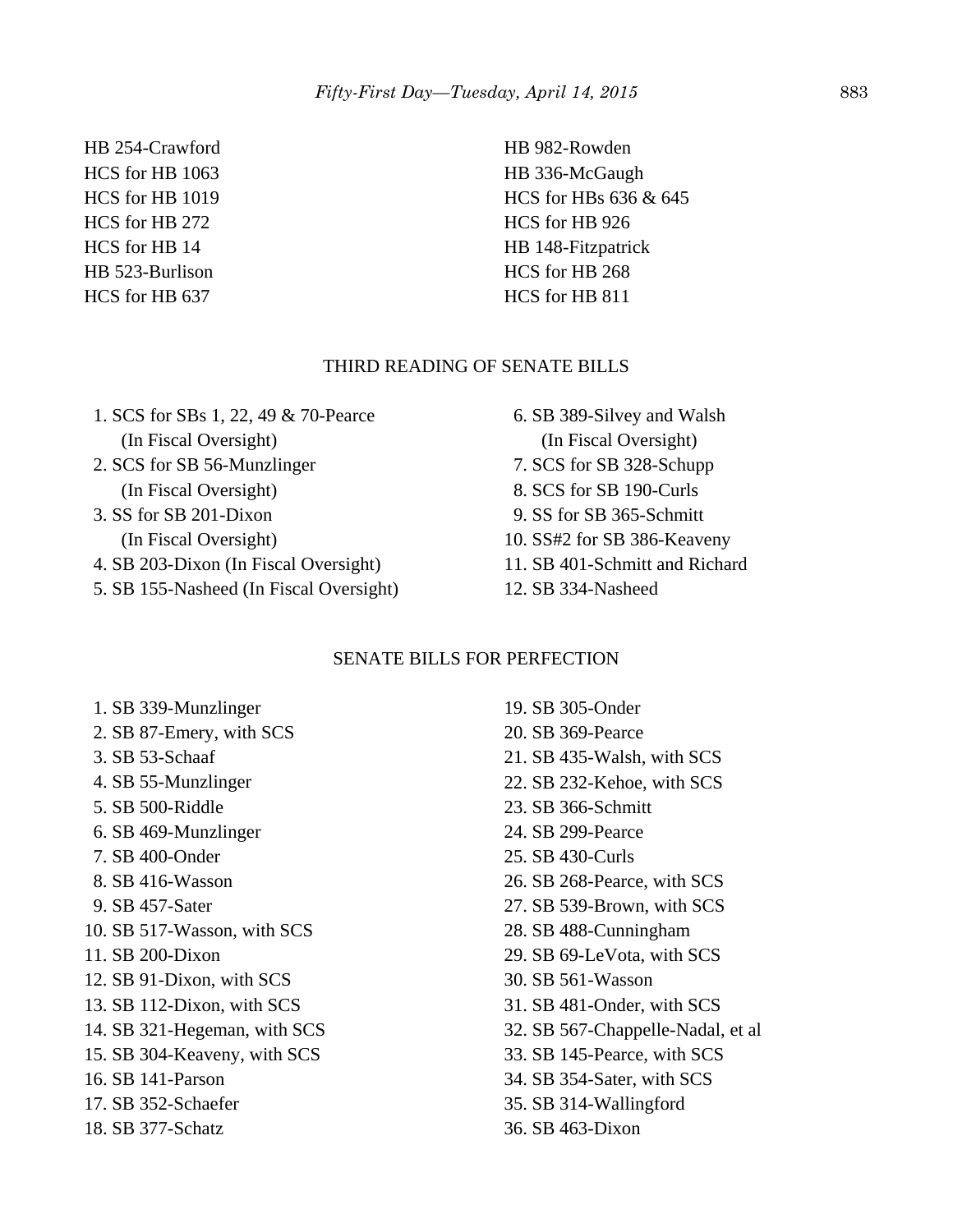37. SB 420-Schmitt 38. SB 151-Sater 39. SB 476-Kehoe 40. SB 225-Romine, with SCS 41. SB 373-Libla 42. SB 371-Munzlinger 43. SB 317-Brown 44. SB 474-Wallingford

## HOUSE BILLS ON THIRD READING

HB 92-Miller (Kehoe)

## INFORMAL CALENDAR

#### SENATE BILLS FOR PERFECTION

SB 37-Romine, with SCS & SA 1 (pending) SB 59-Dixon SB 80-Dixon, with SCS SB 142-Romine, with SCS & SS#2 for SCS (pending) SB 159-Parson SB 167-Schaaf, with SCS SB 199-Dixon, et al, with SCS SB 227-Emery, with SS (pending) SB 233-Kehoe, with SCS & SA 2 (pending) SB 302-Riddle, with SCS (pending) SBs 331 & 21-Libla, with SCS & SS for SCS (pending)

SB 358-Kehoe SB 372-Keaveny, with SCS (pending) SB 424-Pearce, with SA 1 (pending) SB 433-Dixon and Dempsey SB 452-Schmitt, et al, with SA 1 & point of order (pending) SB 475-Dempsey SB 540-Libla, with SS (pending) SJR 7-Richard and Wallingford SJR 12-Onder, with SCS (pending)

## HOUSE BILLS ON THIRD READING

SCS for HCS for HB 42 (Pearce) (In Fiscal Oversight)

HB 150-Fitzpatrick (Kehoe) (In Fiscal Oversight)

## CONSENT CALENDAR

#### House Bills

#### Reported 4/9